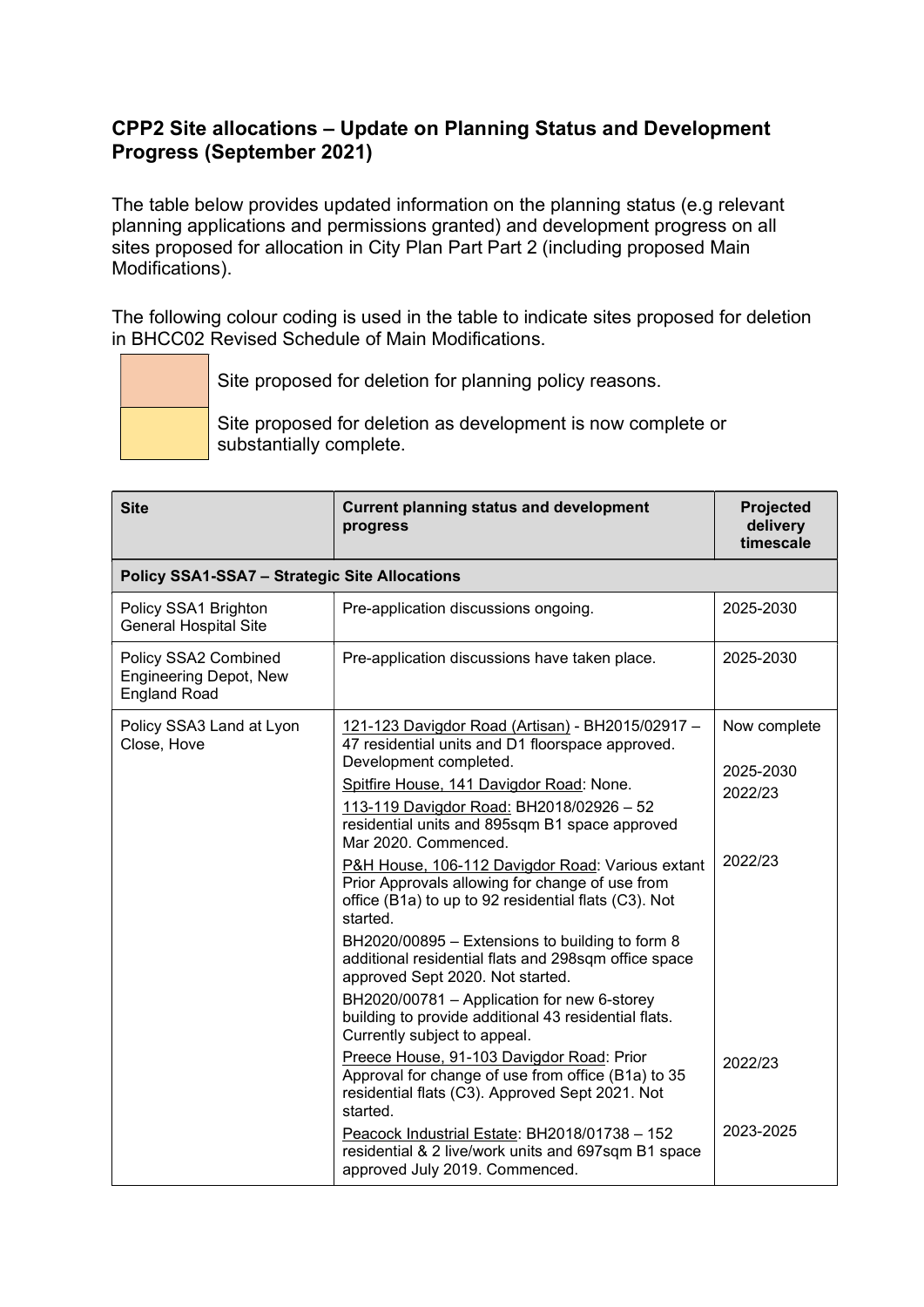| <b>Site</b>                                                                                  | <b>Current planning status and development</b><br>progress                                                                                                                                                                                                                                                                                                                 | <b>Projected</b><br>delivery<br>timescale |
|----------------------------------------------------------------------------------------------|----------------------------------------------------------------------------------------------------------------------------------------------------------------------------------------------------------------------------------------------------------------------------------------------------------------------------------------------------------------------------|-------------------------------------------|
| Policy SSA4 Sackville<br><b>Trading Estate and Coal Yard</b>                                 | BH2019/03548 - Detailed application for 564 'build<br>to rent' residential units, 260 unit care community<br>(C2), 5164sqm office accommodation, ancillary retail<br>floorspace and community/leisure floorspace<br>approved (Aug 2020). Site clearance underway.                                                                                                          | 2022-2025                                 |
| Policy SSA5 Madeira Terrace<br>and Madeira Drive                                             | Pre-application discussions ongoing (for the first<br>phase of restoration, the Madeira Terrace 30<br>Project).                                                                                                                                                                                                                                                            | 2022-2025<br>(first phase)                |
| Policy SSA6 Former Peter<br>Pan leisure site (adjacent<br>Yellow Wave), Madeira Drive        | BH2020/0108 - variation of conditions.<br>BH2019/00293 (as amended by BH2019/03686) to<br>enlarge swimming pool from 25 m x 12m to 50m x<br>12m and allow permanent consent and 10 year<br>consent for modular commercial buildings (from<br>previous 5 year temporary consent) approved (Mar<br>2021). Not started (pre-commencement applications<br>under consideration) | 2022-2025                                 |
| Policy SSA7 Land Adjacent<br>to American Express<br><b>Community Stadium, Village</b><br>Way | Pre-application discussions.                                                                                                                                                                                                                                                                                                                                               | 2025-2030                                 |
| <b>Policy H1 - Residential site allocations</b>                                              |                                                                                                                                                                                                                                                                                                                                                                            |                                           |
| Former St Aubyn's School,<br>76 High Street, Rottingdean,<br>Brighton, BN2 7JN               | Applications BH2017/02681 and BH2017/02680 for<br>provision of 93 residential dwellings. Approved.<br><b>Construction commenced</b>                                                                                                                                                                                                                                        | 2021-2023                                 |
| Land between Marine Drive<br>and rear of 2-18 The Cliff,<br><b>Brighton</b>                  | BH2007/00469 construction of 16 sustainable and<br>low carbon dwellings - approved. Lapsed 2010. No<br>further applications                                                                                                                                                                                                                                                | 2025-2030                                 |
| 25 Ditchling Rise / rear of 57-<br>63 Beaconsfield Road,<br><b>Brighton</b>                  | None                                                                                                                                                                                                                                                                                                                                                                       | 2025-2030                                 |
| 60-62 & 65 Gladstone Place,<br><b>Brighton</b>                                               | None                                                                                                                                                                                                                                                                                                                                                                       | 2025-2030                                 |
| 76-79 & 80 Buckingham<br>Road, Brighton, BN1 3RJ                                             | BH2018/01137: 34 residential units and community<br>use unit (D1). Construction commenced.                                                                                                                                                                                                                                                                                 | 2020/21<br>(complete)                     |
| 87 Preston Road, Brighton,<br><b>BN14QG</b>                                                  | BH2017/01083 Change of use from D1 to 25 C3<br>flats. Approved. Development completed.                                                                                                                                                                                                                                                                                     | Now complete                              |
| Eastergate Road Garages,<br>Moulsecoomb, Brighton, BN2<br>4PB                                | BH2019/02413 - 30 transitional housing studio<br>apartments and 140m2 communal space. Under<br>consideration.                                                                                                                                                                                                                                                              | 2021/22                                   |
| Land between Manchester<br>Street/Charles Street, BN2<br>1TF                                 | None                                                                                                                                                                                                                                                                                                                                                                       | 2025-2030                                 |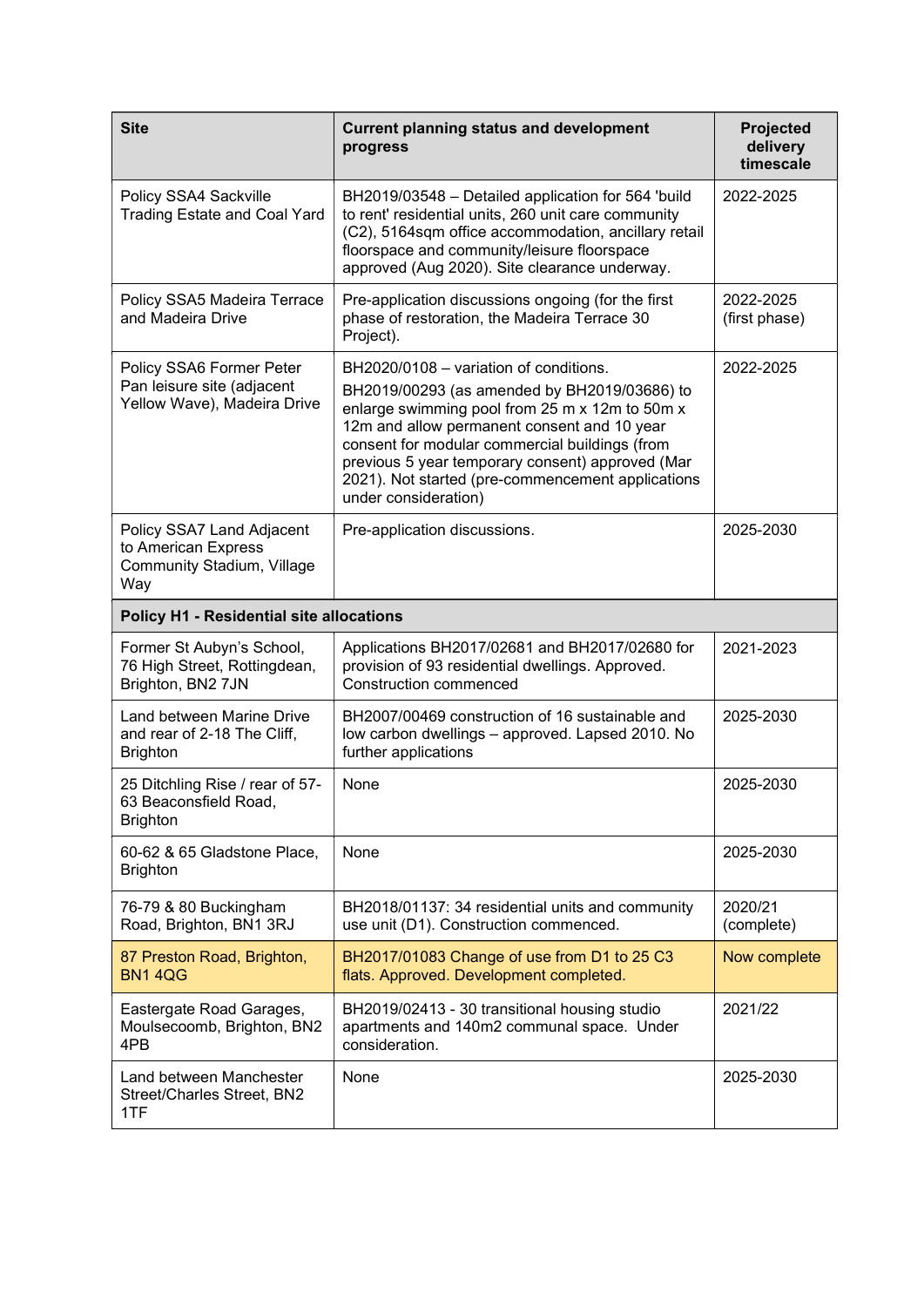| <b>Site</b>                                                       | <b>Current planning status and development</b><br>progress                                                                                                                                                                                                                                                                                        | Projected<br>delivery<br>timescale             |
|-------------------------------------------------------------------|---------------------------------------------------------------------------------------------------------------------------------------------------------------------------------------------------------------------------------------------------------------------------------------------------------------------------------------------------|------------------------------------------------|
| Preston Park Hotel, 216<br>Preston Road, Brighton, BN1<br>6UU     | BH2015/04536 Change of use from C1 to C3 to<br>provide 22 flats. Approved. Not commenced.                                                                                                                                                                                                                                                         | 2022/23                                        |
| George Cooper House, 20-22<br><b>Oxford Street, Brighton</b>      | BH2018/02749 COU from B1 to create 10 C3 units,<br>including through the erection of an additional<br>storey. Substantially completed.                                                                                                                                                                                                            | 2021/22                                        |
| Old Ship Hotel (garage), 31-<br>38 Kings Road Brighton            | BH2018/03943 Remodelling of hotel accommodation<br>to include demolition of existing garage to provide<br>additional 54 bedrooms, swimming pool and other<br>uses. Approved<br>BH2014/02100 Demolition of garage and staff<br>accommodation and to provide 18 dwellings.<br>Approved.                                                             | 2025-2030                                      |
| Saunders Glassworks,<br>Sussex Place, Brighton, BN2<br>9QN        | BH2010/03791 extension of time granted to<br>BH2005/00343: 49 residential units. Some<br>discharge of conditions (2013).<br>BH2020/00679 Outline application for erection of 9<br>houses - refused. Appeal dismissed on grounds that<br>the proposed development would not make efficient<br>use of this previously developed and accessible site | 2025-2030                                      |
| 2-16 Coombe Road,<br>Brighton, BN2 4EA                            | <b>None</b>                                                                                                                                                                                                                                                                                                                                       | Proposed for<br>deletion under<br><b>MM102</b> |
| Outpatients Department,<br><b>Royal Sussex County</b><br>Hospital | None                                                                                                                                                                                                                                                                                                                                              | 2025-2030                                      |
| Whitehawk Clinic, Whitehawk<br>Road, Brighton                     | BH2017/01665 Demolition of D1 clinic and provision<br>of 38 dwellings. Approved. Development completed.                                                                                                                                                                                                                                           | Now complete                                   |
| <b>Buckley Close garages,</b><br>Hangleton                        | BH2018/03600 Demolition of existing garages and<br>erection of 3no two storey residential blocks<br>providing 12 flats. Development completed.                                                                                                                                                                                                    | Now complete                                   |
| Former playground,<br>Swanborough Drive,<br>Whitehawk             | None                                                                                                                                                                                                                                                                                                                                              | 2025-2030                                      |
| Former Hollingbury Library                                        | None                                                                                                                                                                                                                                                                                                                                              | 2025-2030                                      |
| 29-31 New Church Road,<br>Hove                                    | BH2018/02126 Mixed-use development to provide<br>nursery, education, office, car park and 45 C3 units.<br>Approved. Commenced 2020/21                                                                                                                                                                                                             | 2021/22                                        |
| 189 Kingsway, Hove                                                | BH2017/01108 60 C3 dwellings. Approved.<br>Development substantially completed.                                                                                                                                                                                                                                                                   | 2021/22                                        |
| Kings House, Grand Avenue,<br>Hove                                | Bh2018/00868 and 00869 Demolition of Grand<br>House and conversion of remaining building to<br>provide 69 flats. Erection of 6 and 10 storey building                                                                                                                                                                                             | 2021/22                                        |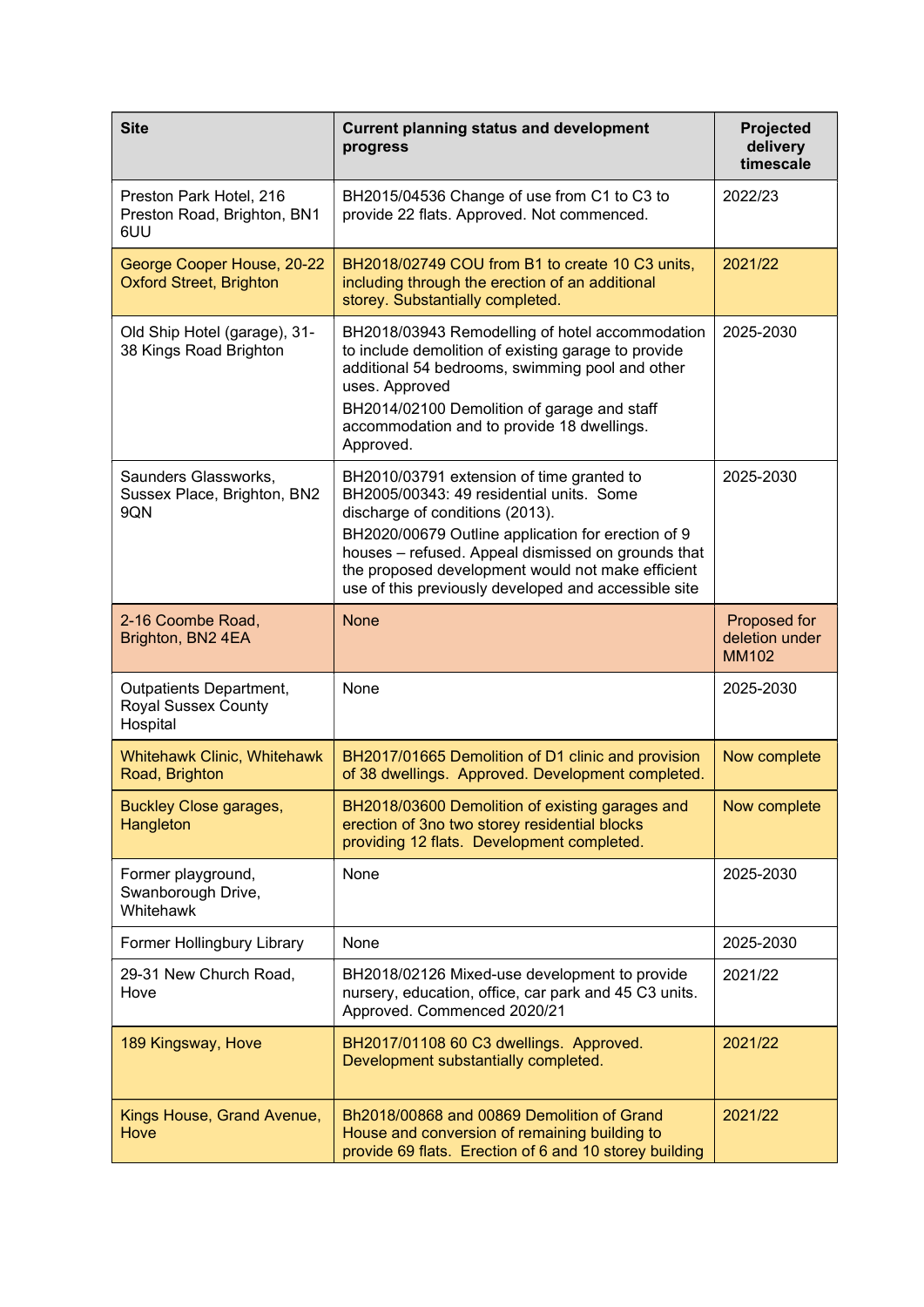| <b>Site</b>                                                                                           | <b>Current planning status and development</b><br>progress                                                                                                                                                                                                                                                                                     | <b>Projected</b><br>delivery<br>timescale |
|-------------------------------------------------------------------------------------------------------|------------------------------------------------------------------------------------------------------------------------------------------------------------------------------------------------------------------------------------------------------------------------------------------------------------------------------------------------|-------------------------------------------|
|                                                                                                       | to provide 100 flats. Approved. Development<br>substantially completed.                                                                                                                                                                                                                                                                        |                                           |
| Victoria Road Former<br>Housing Office (adjacent<br>Portslade Town Hall), Victoria<br>Road, Portslade | BH2019/02578 42no residential units. Commenced<br>2020/21                                                                                                                                                                                                                                                                                      | 2021/22                                   |
| Land at the corner of Fox<br>Way and Foredown Road,<br>Portslade                                      | BH2021/00780 - Outline application for 14 houses.<br>Approved subject to S106 agreement                                                                                                                                                                                                                                                        | 2025-2030                                 |
| Smokey Industrial Estate,<br>Corner of Church Road,<br>Lincoln Road & Gladstone<br>Road Portslade     | None                                                                                                                                                                                                                                                                                                                                           | 2025-2030                                 |
| Land south of Lincoln Street<br>Cottages, 15-26 Lincoln<br>Street, Brighton                           | None                                                                                                                                                                                                                                                                                                                                           | 2025-2030                                 |
| Hove Sorting Office, 88<br>Denmark Villas, Hove                                                       | None                                                                                                                                                                                                                                                                                                                                           | 2025-2030                                 |
| Former Belgrave Centre and<br>ICES, Clarendon Place,<br>Portslade                                     | BH2018/03629 104 C3 units. Approved.<br>Development commenced.                                                                                                                                                                                                                                                                                 | 2023/24                                   |
| Wellington House, Portslade                                                                           | None                                                                                                                                                                                                                                                                                                                                           | 2025-2030                                 |
| <b>Policy H1 - Mixed use site allocations</b>                                                         |                                                                                                                                                                                                                                                                                                                                                |                                           |
| City College, Pelham Tower<br>(and car-park), Pelham Street                                           | BH2018/02607: Hybrid application to provide a<br>mixed-use development to provide D1 uses, and up<br>to 135 C3 units. Reserved matters application<br>BH2020/00326. Both approved and development<br>commenced                                                                                                                                 | 2023-2025                                 |
| 71 - 76 Church Street,<br><b>Brighton</b>                                                             | None                                                                                                                                                                                                                                                                                                                                           | 2025-2030                                 |
| Post Office site, 62 North<br>Road, Brighton                                                          | Pre-application discussions                                                                                                                                                                                                                                                                                                                    | 2025-2030                                 |
| 27-31 Church Street (corner<br>with Portland Street)                                                  | BH2012/02555 Mixed use development of 9<br>dwellings, 341sqm retail, 631sqm office. Approved<br>and technically commenced.<br>BH2020/02801 - offices - approved subject to S106.                                                                                                                                                               | 2025-2030                                 |
| Former Dairy Crest Site, 35-<br>39 The Droveway, Hove                                                 | BH2020/00931 - Mixed-use 19 dwellings &<br>commercial space - Under Consideration<br>BH2018/03798 - Mixed use development to include<br>1435 sqm flexible use scheme (B1a, A1, A2, A3, D1)<br>and 14 C3 units. Approved subject to S106.<br>BH2017/04050 Mixed use development to include<br>1383sqm flexible use scheme (B1a, A1, A2, A3, D1) | 2022/23                                   |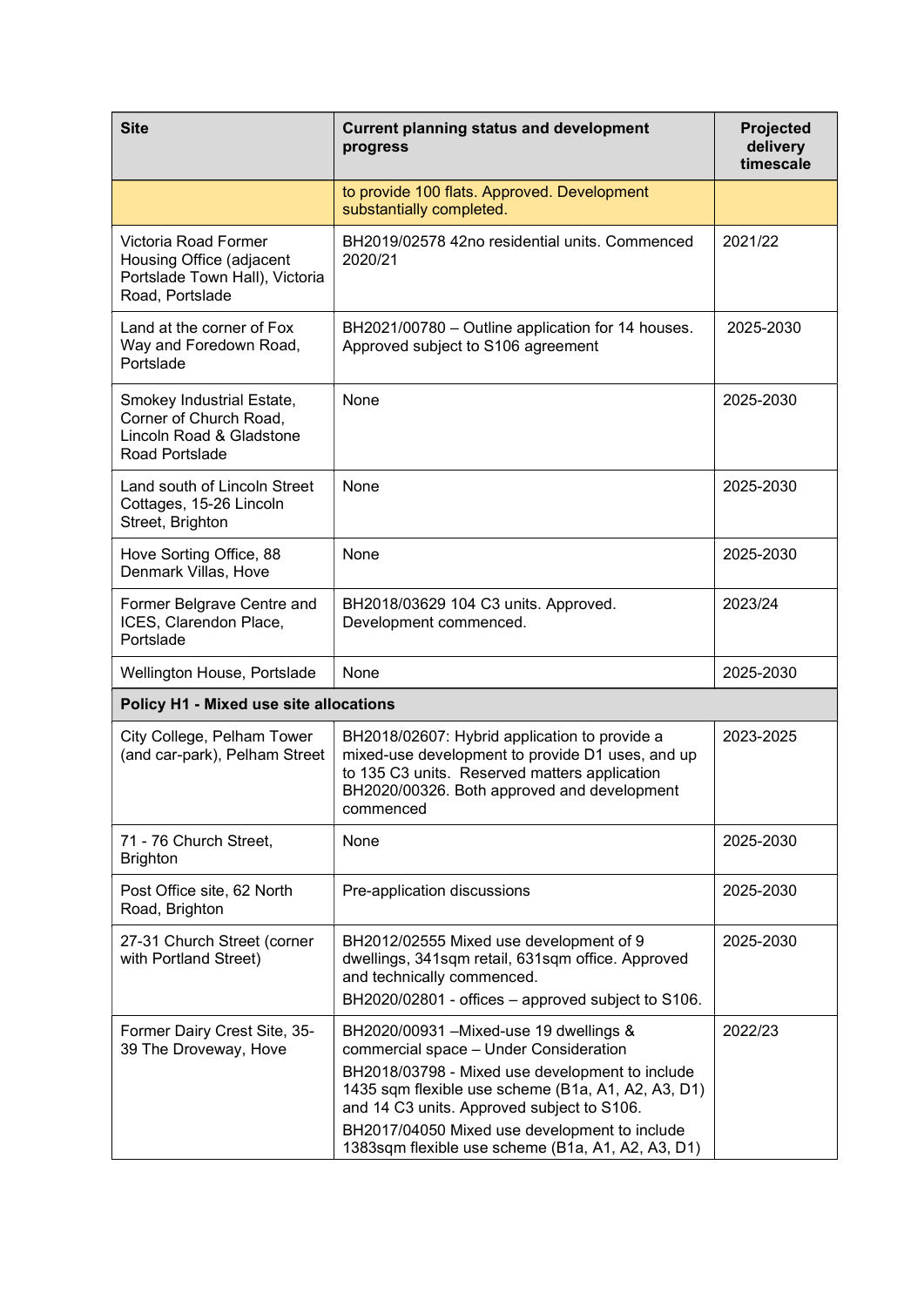| <b>Site</b>                                                        | <b>Current planning status and development</b><br>progress                                                                                                                                                                                                                                                                                                                                                                                                                  | Projected<br>delivery<br>timescale |
|--------------------------------------------------------------------|-----------------------------------------------------------------------------------------------------------------------------------------------------------------------------------------------------------------------------------------------------------------------------------------------------------------------------------------------------------------------------------------------------------------------------------------------------------------------------|------------------------------------|
|                                                                    | and erection of new wing to deliver 14 C3 units.<br>Approved on appeal.                                                                                                                                                                                                                                                                                                                                                                                                     |                                    |
| Kingsway/Basin Road North                                          | 9-16 Aldrington Basin - BH2012/04044 - 52<br>dwellings and various commercial premises.<br>Approved but unimplemented. A developer has<br>recently undertaken early public consultation on an<br>alternative scheme for this site.<br>332 Kingsway: BH2015/04408 creation of 9<br>dwellings over existing office building. Approved.<br>Development completed<br>336 Kingsway: BH2016/00784 COU from B1 to C3<br>to provide 6 dwellings. Approved. Development<br>completed | 2025-2030                          |
| Prestwich House, North<br>Street, Portslade                        | Southern part of site - 1 Clarendon Place<br>BH2017/04027 - Office building (B1) and 4 C3<br>houses. Completed 2020/21                                                                                                                                                                                                                                                                                                                                                      | 2025-2030                          |
| Regency House, North<br>Street, Portslade                          | None                                                                                                                                                                                                                                                                                                                                                                                                                                                                        | 2025-2030                          |
| Former Flexer Sacks,<br>Wellington Road, Portslade                 | BH2020/01968 - Hybrid Application - full planning for<br>mixed-use redevelopment office floorspace, 65<br>residential units, and outline approval for 71<br>residential units, office floorspace & leisure use -<br>Refused May 2021                                                                                                                                                                                                                                        | 2022-2025                          |
| Church Road/Wellington<br>Road/ St Peter's Road                    | None                                                                                                                                                                                                                                                                                                                                                                                                                                                                        | 2025-2030                          |
| Station Road site, Portslade                                       | None                                                                                                                                                                                                                                                                                                                                                                                                                                                                        | 2025-2030                          |
|                                                                    | Policy H1 Additional site allocations proposed in Main Modification MM103                                                                                                                                                                                                                                                                                                                                                                                                   |                                    |
| 154 Old Shoreham Road,<br>Hove                                     | Pre-application discussions                                                                                                                                                                                                                                                                                                                                                                                                                                                 | 2022-2025                          |
| Land at Preston Road,<br>Campbell Road, Brighton                   | None                                                                                                                                                                                                                                                                                                                                                                                                                                                                        | 2025-2030                          |
| Policy H2 - Urban fringe housing allocations                       |                                                                                                                                                                                                                                                                                                                                                                                                                                                                             |                                    |
| Land at Oakdene, Southwick<br>Hill / Land West of Mile Oak<br>Road | None                                                                                                                                                                                                                                                                                                                                                                                                                                                                        | 2025-2030                          |
| Land at Mile Oak Road.<br>Portslade                                | None                                                                                                                                                                                                                                                                                                                                                                                                                                                                        | 2025-2030                          |
| Land off Overdown Rise, Mile<br>Oak                                | BH2017/02410 - Outline planning application for up<br>to 125 dwellings across sites with access,<br>landscaping and informal open space. Construction<br>well underway.                                                                                                                                                                                                                                                                                                     | 2021-2023                          |
| Benfield Valley (2 sites)                                          | None                                                                                                                                                                                                                                                                                                                                                                                                                                                                        | 2025-2030                          |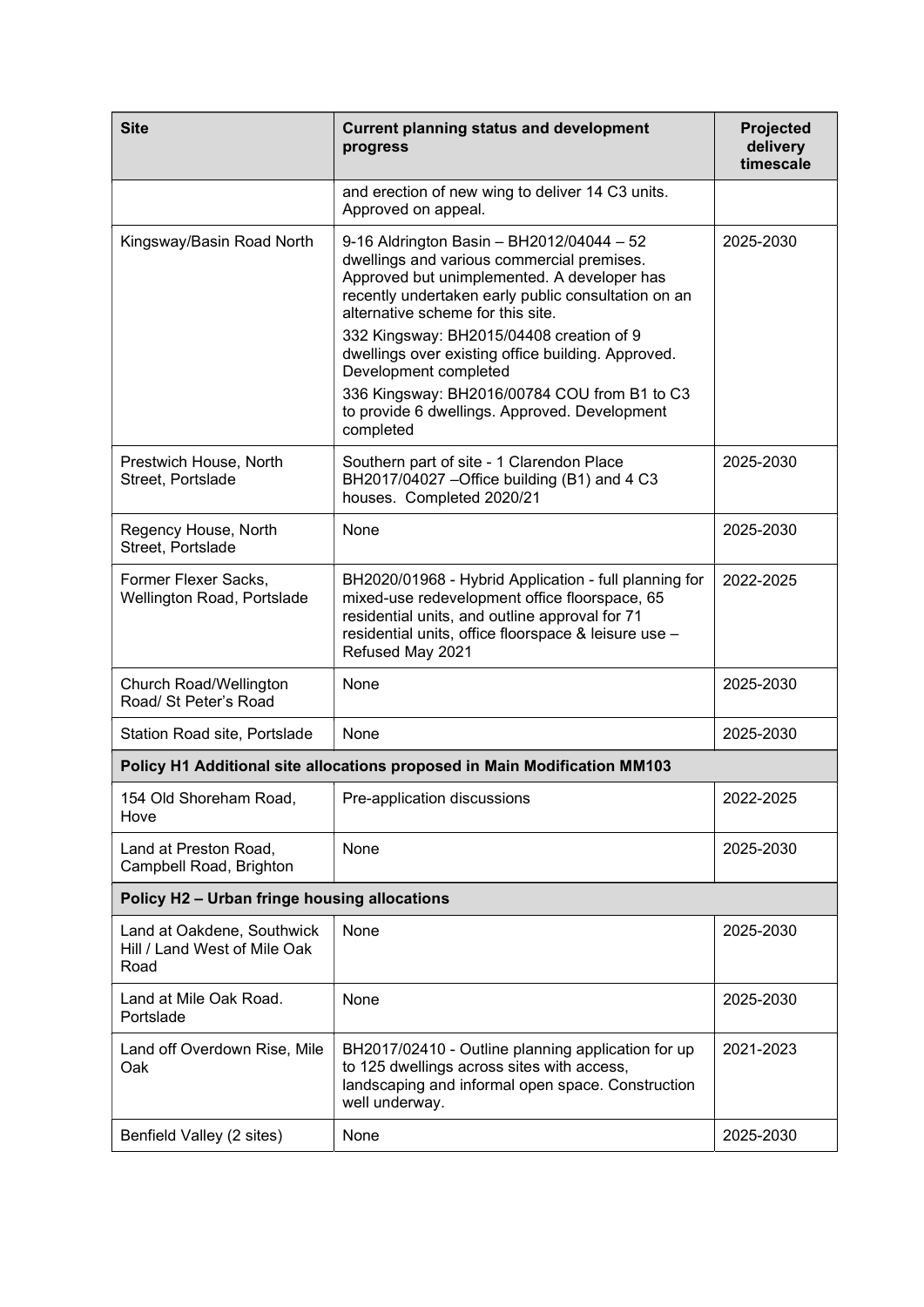| <b>Site</b>                                                                                     | <b>Current planning status and development</b><br>progress                                                                                                                                                                                                                          | Projected<br>delivery<br>timescale             |
|-------------------------------------------------------------------------------------------------|-------------------------------------------------------------------------------------------------------------------------------------------------------------------------------------------------------------------------------------------------------------------------------------|------------------------------------------------|
| Land at and adjoining<br><b>Horsdean Recreation</b><br>Ground, Patcham                          | <b>None</b>                                                                                                                                                                                                                                                                         | Proposed for<br>deletion under<br><b>MM108</b> |
| Land at Ladies Mile, Carden<br>Avenue                                                           | None                                                                                                                                                                                                                                                                                | 2025-2030                                      |
| Land to north east of Coldean<br>Lane                                                           | BH2018/03451 - Erection of 2x7 storey buildings and<br>4x6 storey buildings to provide 242 C3 units.<br>Approved. Site clearance and preliminary works<br>underway.                                                                                                                 | 2022-2024                                      |
| Land north of Varley Halls,<br>Coldean Lane                                                     | None                                                                                                                                                                                                                                                                                | 2025-2030                                      |
| Land at and adjoining<br><b>Brighton Race Course</b>                                            | None                                                                                                                                                                                                                                                                                | 2025-2030                                      |
| Land at South Downs Riding<br>School & Reservoir Site                                           | None                                                                                                                                                                                                                                                                                | 2025-2030                                      |
| Land north of Warren Road<br>(Ingleside Stables)                                                | None                                                                                                                                                                                                                                                                                | 2025-2030                                      |
| Land at Ovingdean Hall Farm<br>& Land at Bulstrode /<br>Ovingdean Farm                          | None                                                                                                                                                                                                                                                                                | 2025-2030                                      |
| Land adjacent to Ovingdean<br>and Falmer Road, Ovingdean                                        | BH2016/05530 - Outline application for 45 dwellings<br>allowed on appeal (June 2018) covers majority of<br>site. Not started.<br>BH2015/01890 - Detailed application for 6 dwellings<br>allowed on appeal (Nov 2018) covers remaining<br>small area fronting The Vale. Not started. | 2022-2024                                      |
| Land at former nursery,<br>Saltdean                                                             | None                                                                                                                                                                                                                                                                                | 2025-2030                                      |
| Cluster at Coombe Farm and<br>Saltdean Boarding Kennels,<br>Westfield Avenue North,<br>Saltdean | BH2020/00002 - Detailed planning permission<br>granted (Apr 2021) for 72 dwellings covering<br>majority of allocation (Sites 48, 48a & 48b), except<br>Saltdean Boarding Kennels (Site 48c). Not started.                                                                           | 2022-2024                                      |
| Land west of Falmer Avenue,<br>Saltdean                                                         | BH2014/03394 - Detailed application for 32<br>dwellings allowed on appeal (Feb 2017).<br>Construction nearing completion.                                                                                                                                                           | 2021/22                                        |
| <b>Policy H3 - Purpose Built Student Accommodation</b>                                          |                                                                                                                                                                                                                                                                                     |                                                |
| Lewes Road Bus Garage,<br>Lewes Road, Brighton                                                  | Pre-application discussions                                                                                                                                                                                                                                                         | 2023-25                                        |
| 118-132 London Road,<br><b>Brighton</b>                                                         | BH2018/02699 - Planning permission granted for<br>redevelopment for 232 student bedspaces.<br>Development substantially completed.                                                                                                                                                  | Now complete                                   |
| 45 & 47 Hollingdean Road,<br><b>Brighton</b>                                                    | BH2019/03700 - Planning permission granted for<br>redevelopment for 99 student bedspaces on a larger                                                                                                                                                                                | 2022/23                                        |